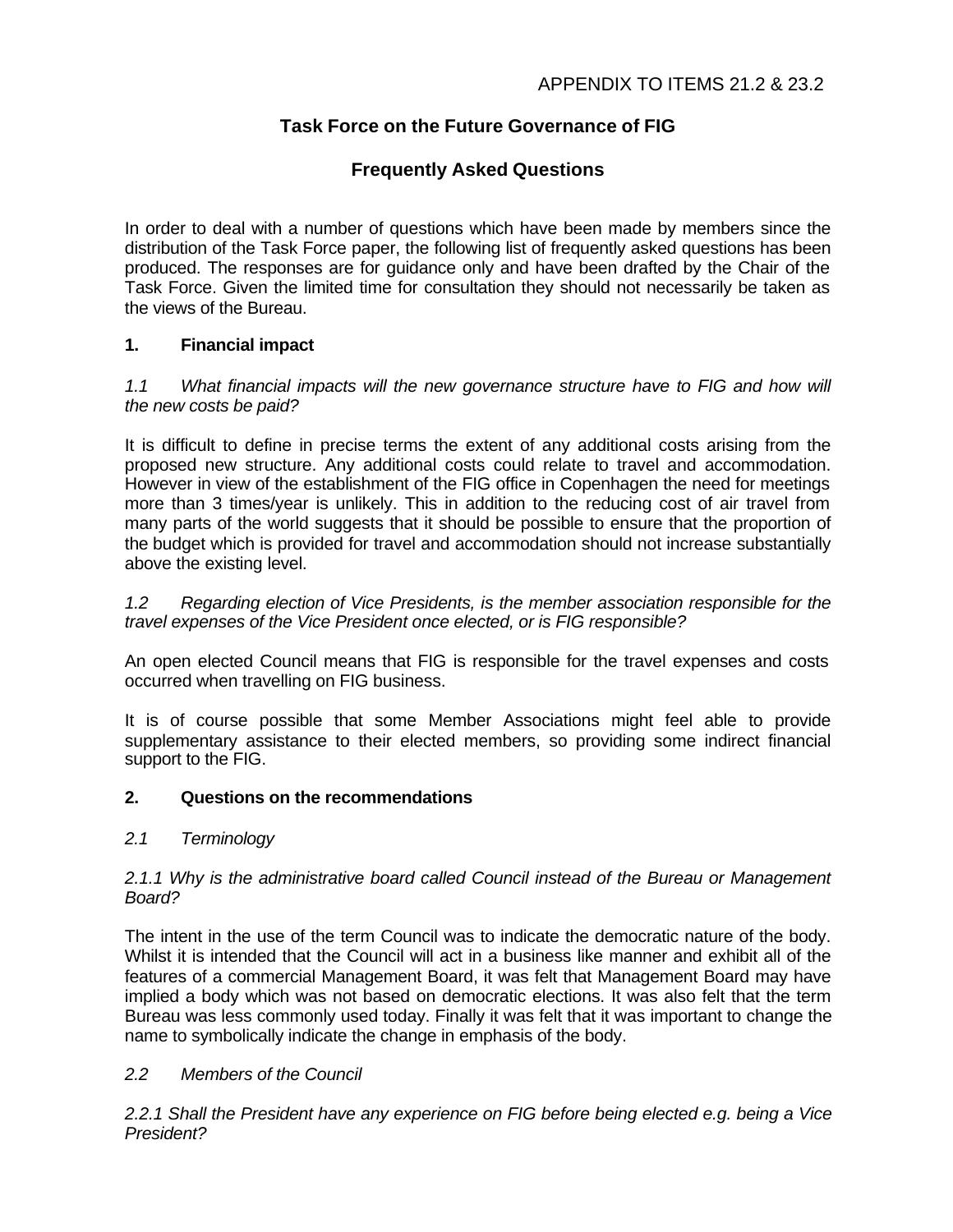It is not a pre-requisite of being put forward for the position of President that the individual should have had previous experience as a Vice President. In practice it is anticipated that many of the candidates will have previous experience, however, it was felt that if a particularly well qualified and experienced candidate was willing to stand for election they should not be deemed unable because they ha not previously held an office within the FIG.

*2.2.2 Since the roles of Secretary General and Treasurer are no longer needed based on establishing a permanent office and appointment of a Director, why weren't these posts just eliminated? Why convert them to Vice Presidents?*

There is still need for strategic and financial planning at the Bureau level. Also the aim that all major regions have representation in the Council supports the principle that there should not be a reduction on the number of members in the Council. One of the Vice Presidents should focus on the fund raising issues and financial strategies. There will be also a better possibility to use the Vice Presidents in tasks that have now been done by the temporary task forces. In the future one of the Vice Presidents could also been responsible for strategic relations of an external nature.

*2.2.3 What geographical regions should the Vice Presidents have responsibility? Can those regions be considered as a recommendation for the election of the Vice Presidents from different parts of the world?*

*How will the regional representation be guaranteed in the elections?*

The recommendation is based on the concept that the Statues should not specifically define the regional representation of the Vice Presidents. The scheme suggested should be sufficiently flexible to ensure that there should always be the possibility to elect the best candidates for the every post. The global representation is however extremely important for the future of the Federation. The members will therefore be encouraged to keep the regional representation in mind when electing the Vice Presidents.

#### *3. Non-Voting Members of the Council*

*3.1 Should the representative of Commissions (Council Member nominated by ACCO) be a member of ACCO, one of the Chairs or possibly a Vice Chair? Or can this representative be e.g. a past chair or other additional member to ACCO?*

In drafting this recommendation the Task Force would wish ACCO to have maximum flexibility to select from either of the categories identified in the question.

*3.2 What is the role of this Council Member in relation to ACCO, will he/she be the chair of ACCO or who will be the Chair? Are all Vice Presidents members of ACCO also in the future?*

Given the critical importance of ACCO to the future strategy of FIG it is felt that the Chair should be the President. Vice Presidents will normally attend part of the ACCO meeting relating to their own areas of responsibility.

## *4. General Terms of Appointment*

*4.1 Will the elected people be able to attend the Council meetings before their term of office starts?*